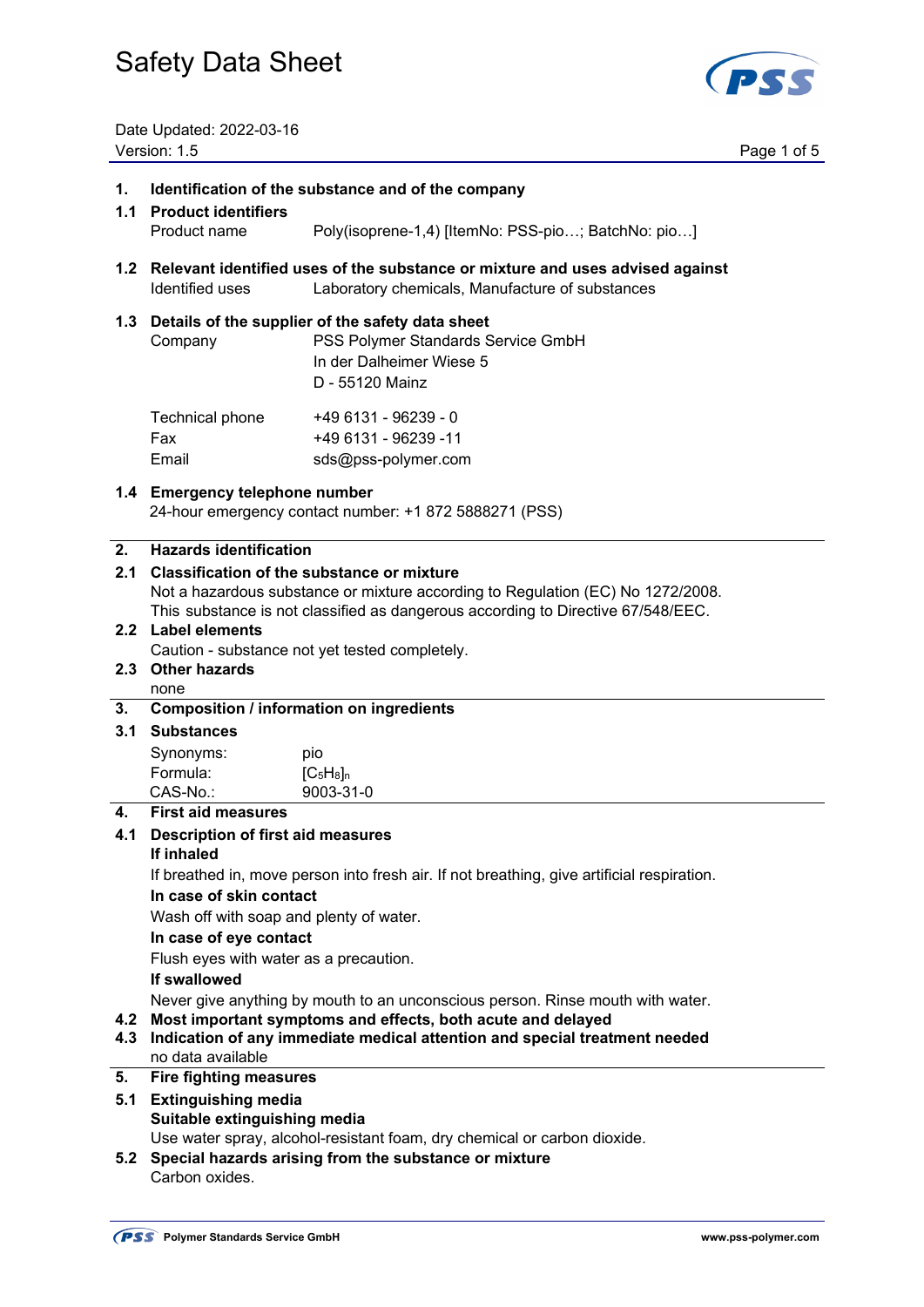| Product name:            | Poly(isoprene-1,4) |
|--------------------------|--------------------|
| Date Updated: 2022-03-16 |                    |
| Version: 1.5             |                    |



Page 2 of 5

|     | 5.3 Advice for fire fighters                                                                                                                                                                                                                                                                                            |  |  |
|-----|-------------------------------------------------------------------------------------------------------------------------------------------------------------------------------------------------------------------------------------------------------------------------------------------------------------------------|--|--|
|     | Wear self contained breathing apparatus for fire fighting if necessary.                                                                                                                                                                                                                                                 |  |  |
|     | 5.4 Further information                                                                                                                                                                                                                                                                                                 |  |  |
|     | no data available                                                                                                                                                                                                                                                                                                       |  |  |
| 6.  | <b>Accidental release measures</b>                                                                                                                                                                                                                                                                                      |  |  |
|     | 6.1 Personal precautions, protective equipment and emergency procedures                                                                                                                                                                                                                                                 |  |  |
|     | Avoid dust formation. Avoid breathing vapors, mist or gas.                                                                                                                                                                                                                                                              |  |  |
| 6.2 | <b>Environmental precautions</b><br>Do not let product enter drains.                                                                                                                                                                                                                                                    |  |  |
| 6.3 | Methods and materials for containment and cleaning up                                                                                                                                                                                                                                                                   |  |  |
|     | Keep in suitable, closed containers for disposal.                                                                                                                                                                                                                                                                       |  |  |
| 6.4 | <b>Reference to other sections</b>                                                                                                                                                                                                                                                                                      |  |  |
|     | For disposal see section 13.                                                                                                                                                                                                                                                                                            |  |  |
| 7.  | <b>Handling and storage</b>                                                                                                                                                                                                                                                                                             |  |  |
|     | 7.1 Precautions for safe handling                                                                                                                                                                                                                                                                                       |  |  |
|     | Normal measures for preventive fire protection.                                                                                                                                                                                                                                                                         |  |  |
|     | 7.2 Conditions for safe storage, including any incompatibilities                                                                                                                                                                                                                                                        |  |  |
|     | Store in cool place. Keep container tightly closed in a dry and well-ventilated place.                                                                                                                                                                                                                                  |  |  |
|     | Containers which are opened must be carefully resealed and kept upright to prevent leakage.                                                                                                                                                                                                                             |  |  |
|     | 7.3 Specific end use(s)                                                                                                                                                                                                                                                                                                 |  |  |
|     | no data available                                                                                                                                                                                                                                                                                                       |  |  |
| 8.  | Exposure controls / personal protection                                                                                                                                                                                                                                                                                 |  |  |
| 8.1 | <b>Control parameters</b>                                                                                                                                                                                                                                                                                               |  |  |
|     | Components with workplace control parameters                                                                                                                                                                                                                                                                            |  |  |
| 8.2 | <b>Exposure controls</b>                                                                                                                                                                                                                                                                                                |  |  |
|     | Appropriate engineering controls                                                                                                                                                                                                                                                                                        |  |  |
|     | General industrial hygiene practice.                                                                                                                                                                                                                                                                                    |  |  |
|     | Personal protective equipment                                                                                                                                                                                                                                                                                           |  |  |
|     | <b>Eye/face protection</b>                                                                                                                                                                                                                                                                                              |  |  |
|     | Use equipment for eye protection tested and approved under appropriate government standards<br>such as NIOSH (US) or EN 166(EU).                                                                                                                                                                                        |  |  |
|     | <b>Skin protection</b>                                                                                                                                                                                                                                                                                                  |  |  |
|     | Handle with gloves. Gloves must be inspected prior to use. Use proper glove removal technique<br>(without touching glove's outer surface) to avoid skin contact with this product. Dispose of<br>contaminated gloves after use in accordance with applicable laws and good laboratory practices.<br>Wash and dry hands. |  |  |
|     | The selected protective gloves have to satisfy the specifications of EU Directive 89/686/EEC and<br>the standard EN 374 derived from it.                                                                                                                                                                                |  |  |
|     | <b>Body Protection</b>                                                                                                                                                                                                                                                                                                  |  |  |
|     | Choose body protection in relation to its type, to the concentration and amount of dangerous<br>substances, and to the specific work-place. The type of protective equipment must be selected<br>according to the concentration and amount of the dangerous substance at the specific workplace.                        |  |  |
|     | <b>Respiratory protection</b>                                                                                                                                                                                                                                                                                           |  |  |
|     | Respiratory protection is not required. Where protection from nuisance levels of dusts are<br>desired, use type N95 (US) or type P1 (EN 143) dust masks. Use respirators and components<br>tested and approved under appropriate government standards such as NIOSH (US) or CEN<br>(EU).                                |  |  |
|     | <b>Control of environmental exposure</b>                                                                                                                                                                                                                                                                                |  |  |
|     | Do not let product enter drains.                                                                                                                                                                                                                                                                                        |  |  |
|     |                                                                                                                                                                                                                                                                                                                         |  |  |
|     |                                                                                                                                                                                                                                                                                                                         |  |  |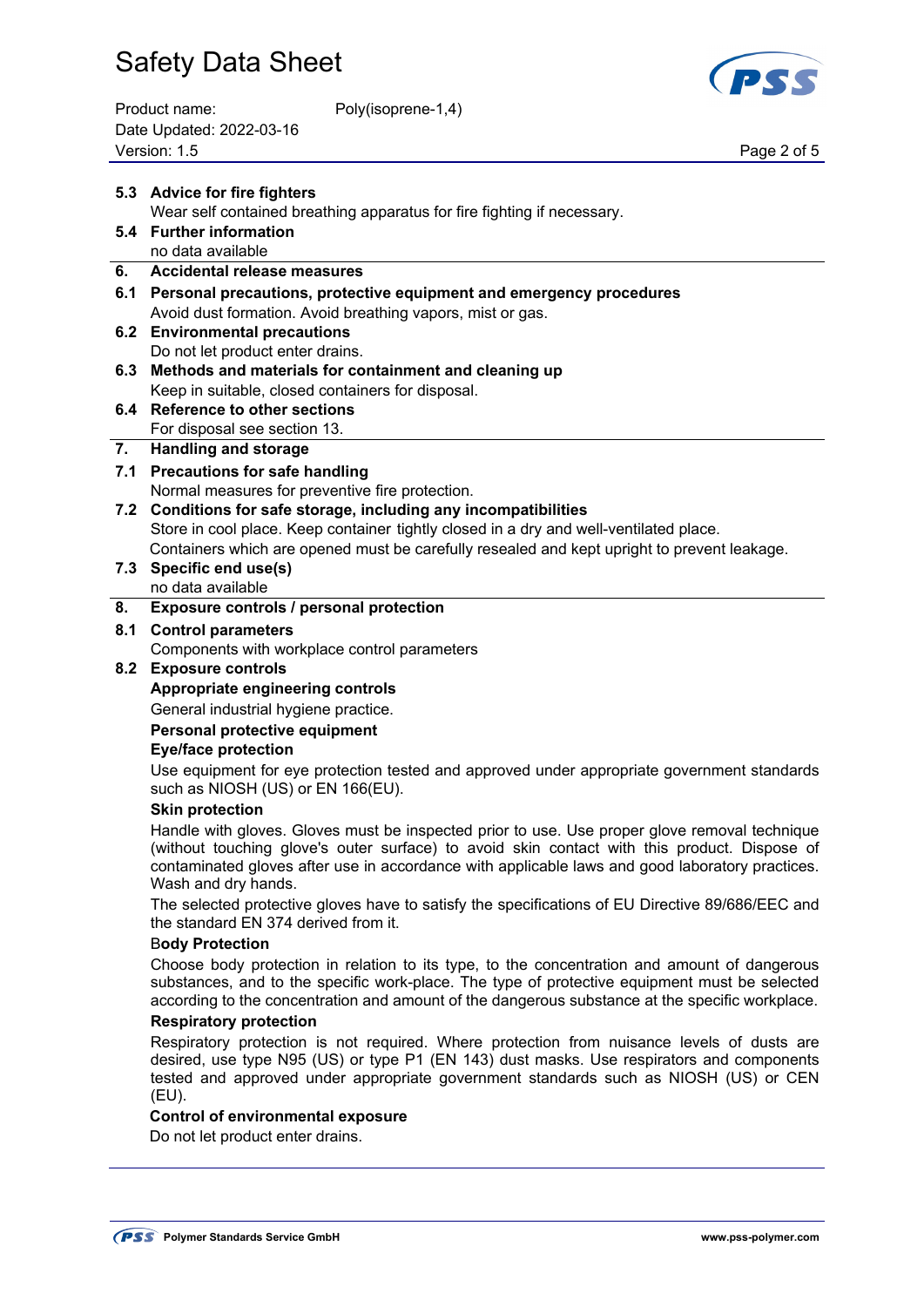Product name: Poly(isoprene-1,4) Date Updated: 2022-03-16 Version: 1.5 Page 3 of 5



| 9.  | <b>Physical and chemical properties</b>               |                   |  |
|-----|-------------------------------------------------------|-------------------|--|
| 9.1 | Information on basic physical and chemical properties |                   |  |
|     | Form: solid<br>Appearance                             |                   |  |
|     | Odour                                                 | no data available |  |
|     | <b>Odour Threshold</b>                                | no data available |  |
|     | рH                                                    | no data available |  |
|     | Melting point/freezing point                          | no data available |  |
|     | Initial boiling point and boiling range               | no data available |  |
|     | <b>Flash Point</b>                                    | no data available |  |
|     | <b>Evaporation rate</b>                               | no data available |  |
|     | Flammability                                          | no data available |  |
|     | Upper/lower flammability or explosive limits          | no data available |  |
|     | Vapour pressure                                       | no data available |  |
|     | Vapour density                                        | no data available |  |
|     | Relative density                                      | no data available |  |
|     | Water solubility                                      | no data available |  |
|     | Partition coefficient: n- Octanol/Water               | no data available |  |
|     | Auto ignition temperature                             | no data available |  |
|     | Decomposition temperature                             | no data available |  |
|     | Viscosity                                             | no data available |  |
|     | <b>Explosive properties</b>                           | no data available |  |
|     | Oxidizing properties                                  | no data available |  |
| 9.2 | Other safety information                              |                   |  |
|     | no data available                                     |                   |  |
|     | 10. Stability and reactivity                          |                   |  |
|     | 10.1 Reactivity                                       |                   |  |
|     | no data available                                     |                   |  |
|     | 10.2 Chemical stability                               |                   |  |
|     | no data available                                     |                   |  |
|     | 10.3 Possibility of hazardous reactions               |                   |  |
|     | no data available<br>10.4 Conditions to avoid         |                   |  |
|     | no data available                                     |                   |  |
|     | 10.5 Incompatible materials                           |                   |  |
|     | Strong oxidizing agents                               |                   |  |
|     | 10.6 Hazardous decomposition products                 |                   |  |
|     | Other decomposition products - no data available      |                   |  |
| 11. | <b>Toxicological information</b>                      |                   |  |
|     | 11.1 Information on toxicological effects             |                   |  |
|     | <b>Acute toxicity</b>                                 |                   |  |
|     | no data available                                     |                   |  |
|     | <b>Skin corrosion/irritation</b>                      |                   |  |
|     | no data available                                     |                   |  |
|     | Serious eye damage/eye irritation                     |                   |  |
|     | no data available                                     |                   |  |
|     | <b>Respiratory or skin sensitisation</b>              |                   |  |
|     | no data available                                     |                   |  |
|     | Germ cell mutagenicity                                |                   |  |

no data available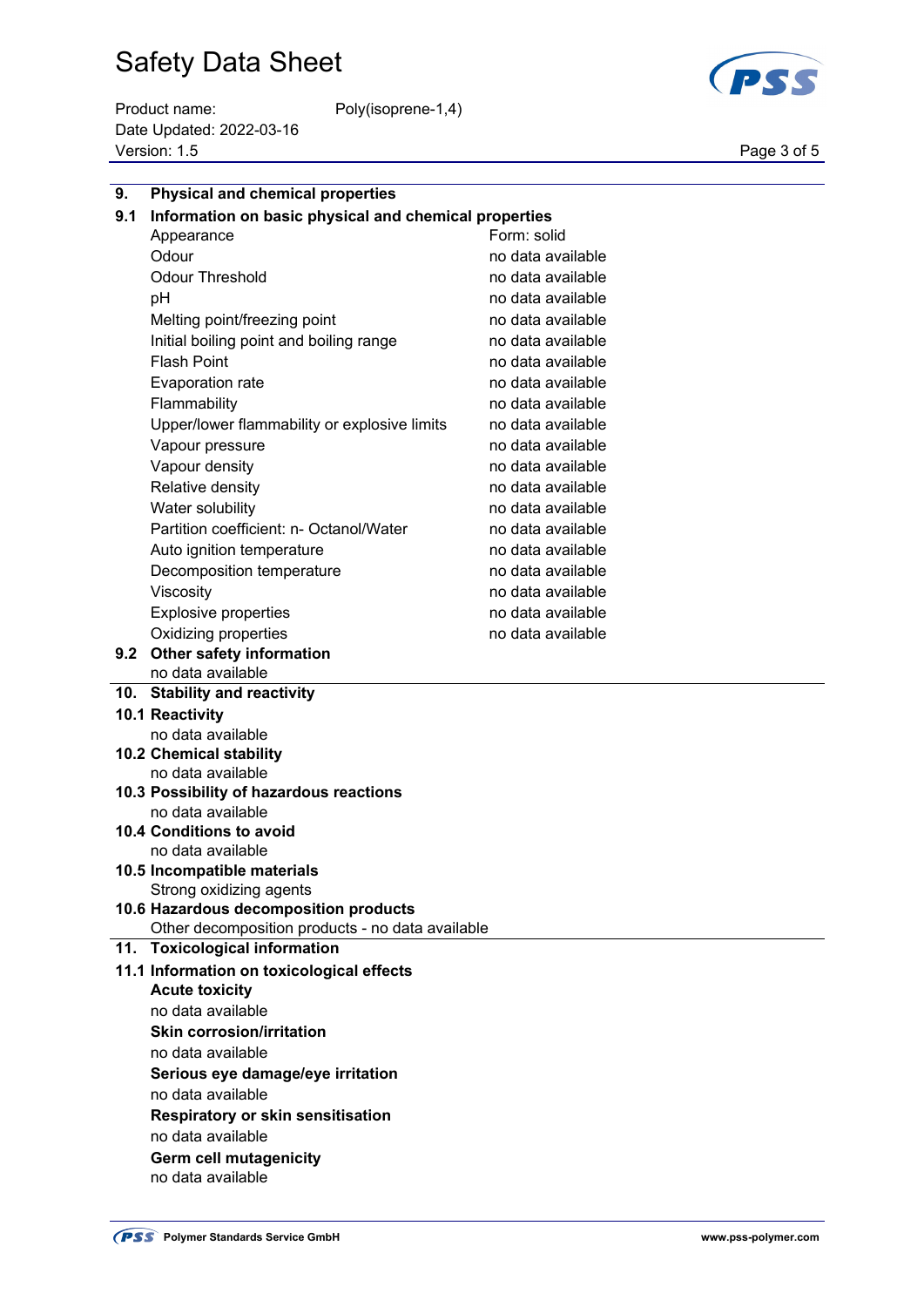| Product name:            | Poly(isoprene-1,4) |             |
|--------------------------|--------------------|-------------|
| Date Updated: 2022-03-16 |                    |             |
| Version: 1.5             |                    | Page 4 of 5 |

oly(isoprene-1,4)



| Carcinogenicity |  |
|-----------------|--|
|                 |  |

 IARC: No component of this product present at levels greater than or equal to 0.1% is identified as probable, possible or confirmed human carcinogen by IARC.

| <b>Reproductive toxicity</b>                                               |                                                    |                                                                     |  |
|----------------------------------------------------------------------------|----------------------------------------------------|---------------------------------------------------------------------|--|
| no data available                                                          |                                                    |                                                                     |  |
| Specific target organ toxicity - single exposure                           |                                                    |                                                                     |  |
| no data available                                                          |                                                    |                                                                     |  |
|                                                                            | Specific target organ toxicity - repeated exposure |                                                                     |  |
| no data available                                                          |                                                    |                                                                     |  |
| <b>Aspiration hazard</b>                                                   |                                                    |                                                                     |  |
| no data available                                                          |                                                    |                                                                     |  |
| <b>Potential health effects</b>                                            |                                                    |                                                                     |  |
| <b>Inhalation</b>                                                          |                                                    | May be harmful if inhaled. May cause respiratory tract irritation.  |  |
| Ingestion                                                                  | May be harmful if swallowed.                       |                                                                     |  |
| Skin                                                                       |                                                    | May be harmful if absorbed through skin. May cause skin irritation. |  |
| <b>Eyes</b>                                                                | May cause eye irritation.                          |                                                                     |  |
| <b>Additional Information</b>                                              |                                                    |                                                                     |  |
| <b>RTECS: Not available</b>                                                |                                                    |                                                                     |  |
| 12. Ecological information                                                 |                                                    |                                                                     |  |
| 12.1 Toxicity                                                              |                                                    |                                                                     |  |
| no data available                                                          |                                                    |                                                                     |  |
| 12.2 Persistence and degradability                                         |                                                    |                                                                     |  |
| no data available                                                          |                                                    |                                                                     |  |
| 12.3 Bioaccumulative potential                                             |                                                    |                                                                     |  |
| no data available                                                          |                                                    |                                                                     |  |
| 12.4 Mobility in soil                                                      |                                                    |                                                                     |  |
| no data available                                                          |                                                    |                                                                     |  |
| 12.5 Results of PBT and vPvB assessment                                    |                                                    |                                                                     |  |
| no data available                                                          |                                                    |                                                                     |  |
| 12.6 Other adverse effects                                                 |                                                    |                                                                     |  |
| no data available                                                          |                                                    |                                                                     |  |
| 13. Disposal considerations                                                |                                                    |                                                                     |  |
| 13.1 Waste treatment methods                                               |                                                    |                                                                     |  |
| <b>Product</b>                                                             |                                                    |                                                                     |  |
| Offer surplus and non-recyclable solutions to a licensed disposal company. |                                                    |                                                                     |  |
| <b>Contaminated packaging</b>                                              |                                                    |                                                                     |  |
| Dispose of as unused product.                                              |                                                    |                                                                     |  |
| 14. Transport information                                                  |                                                    |                                                                     |  |
| 14.1 UN number<br>ADR/RID: -                                               | IMDG: -                                            | IATA: -                                                             |  |
|                                                                            |                                                    |                                                                     |  |
| 14.2 UN proper shipping name                                               |                                                    |                                                                     |  |
| ADR/RID:                                                                   | Not dangerous goods                                |                                                                     |  |
| IMDG:                                                                      | Not dangerous goods                                |                                                                     |  |
| IATA:                                                                      | Not dangerous goods                                |                                                                     |  |
| 14.3 Transport hazard class(es)                                            |                                                    |                                                                     |  |
| ADR/RID: -                                                                 | IMDG: -                                            | IATA: -                                                             |  |
|                                                                            |                                                    |                                                                     |  |
| 14.4 Packaging group<br>ADR/RID: -                                         | IMDG: -                                            | IATA: -                                                             |  |
|                                                                            |                                                    |                                                                     |  |